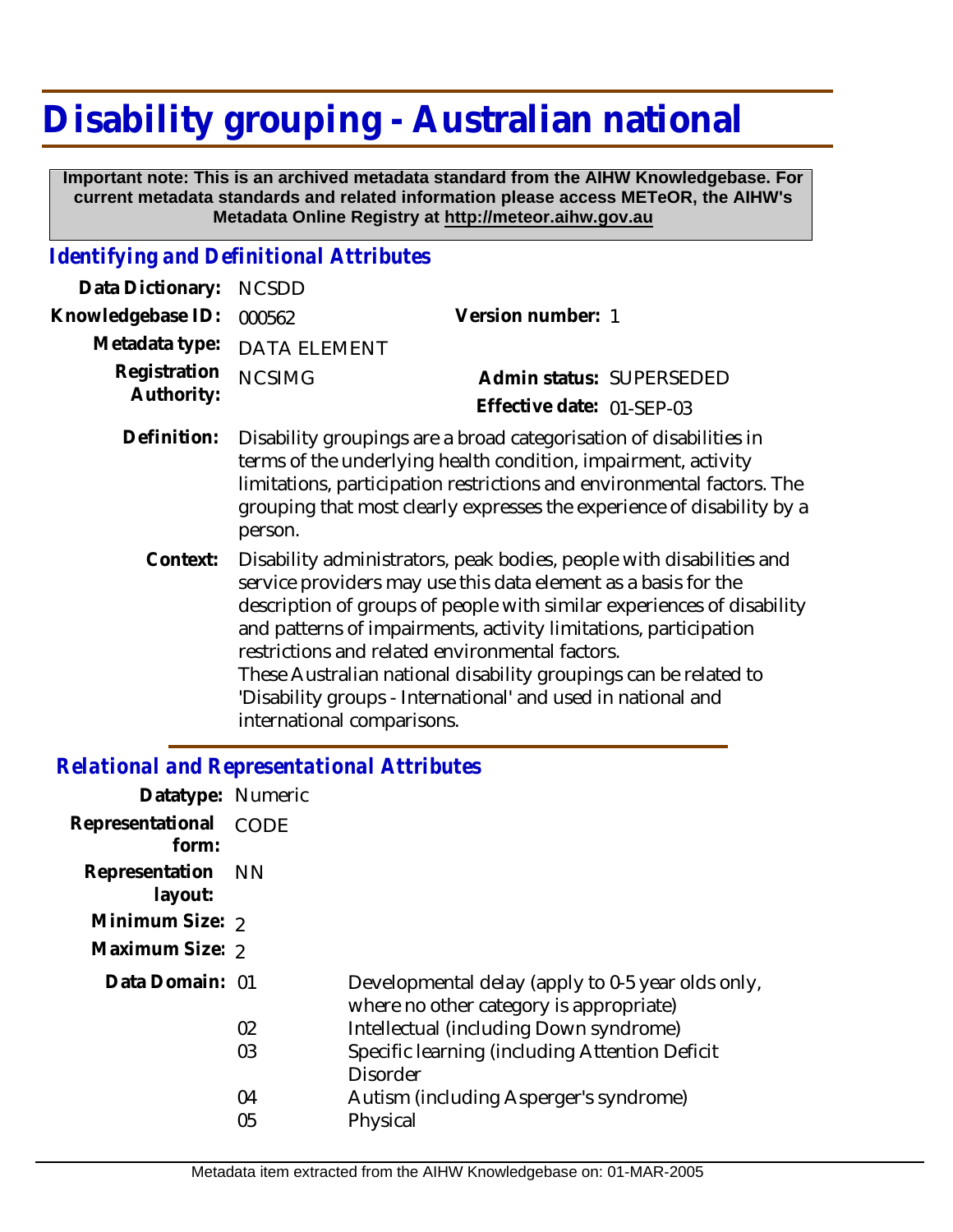- 06 Acquired brain injury
- 07 Deafblind (dual sensory)
- 08 Vision (sensory)
- 09 Hearing (sensory)
- 10 Speech (sensory)
- 11 **Psychiatric**
- 12 Neurological (including epilepsy and Alzheimer's Disease)
- 99 Disability group not yet classified

Guide For Use: Developmental delay is applicable to children aged 0-5 only. Conditions appearing in the early developmental period, with no specific diagnosis. Developmental delay maps into the Intellectual/learning category of the International disability

grouping.

Intellectual disability applies to conditions appearing in the developmental period (age 0-18) associated with impairment of mental functions, difficulties in learning and performing certain daily life skills and limitation of adaptive skills in the context of community environments compared to others of the same age. Includes Down Syndrome, tuberous sclerosis, cri-du-chat syndrome etc. Intellectual disability maps into the Intellectual/learning category of the International disability grouping.

Learning disability is a general term referring to a group of disorders, presumed due to central nervous system dysfunction rather than an intellectual disability, covering significant difficulties in the acquisition and use of listening, speaking, reading, writing, reasoning or mathematical skills. Learning disability maps into the Intellectual/learning category of the International disability grouping.

Autism is used to describe pervasive developmental disorder involving disturbances in cognition, interpersonal communication, social interactions and behaviour (in particular obsessional, ritualistic, stereotyped and rigid behaviours). Autism maps into the Intellectual/learning category of the International

disability grouping

Physical disability is used to describe conditions that are attributable to a physical cause or impact on the ability to perform physical activities, such as mobility. Physical disability includes paraplegia, quadriplegia, muscular dystrophy, motor neurone disease, neuromuscular disorders, cerebral palsy, absence or deformities of limbs, spina bifida, arthritis, back disorders, ataxia, bone formation or degeneration, scoliosis etc. Impairments may affect internal organs such as lung or liver. Physical disability maps into the Physical/diverse category of the International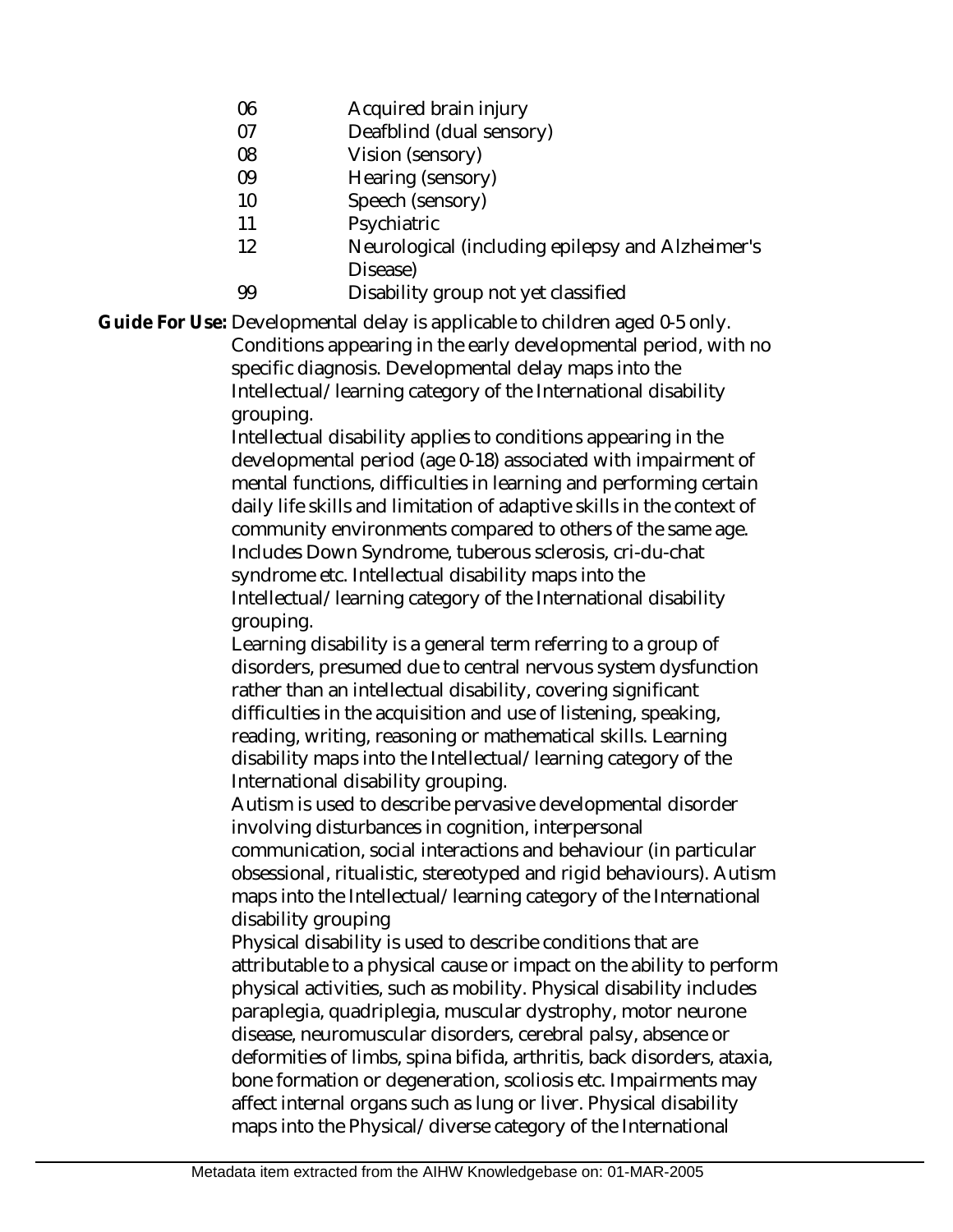disability grouping.

Acquired brain injury is used to describe multiple disabilities arising from damage to the brain acquired after birth. It results in deterioration in cognitive, physical, emotional or independent functioning. It can be as a result of accidents, stroke, brain tumours, infection, poisoning, lack of oxygen, degenerative neurological disease etc. Acquired brain injury maps into the category of the Physical/diverse category of the International disability grouping.

Deafblind: is used to describe dual sensory impairments causing severe restrictions in communication, and in the ability to participate in community life. This Australian National disability group maps to the Sensory category of the International disability grouping.

Vision disability encompasses blindness, vision impairment, visual handicap (not corrected by glasses or contact lenses). This Australian National disability group maps to the Sensory category of the International disability grouping. Hearing disability encompasses deafness, hearing impairment, hearing loss. This Australian National disability group maps to the Sensory category of the International disability grouping. Speech disability encompasses speech loss, impairment and/or difficulty in communication. This Australian National disability group maps to the Sensory category of the International disability grouping.

Psychiatric disability includes recognisable symptoms and behaviour patterns associated with distress that may impair personal functioning in normal social activity. Conditions such as schizophrenias, affective disorders, anxiety disorders, addictive behaviours personality disorders, stress, psychosis, depression and adjustment disorders are included. This group maps to the Psychiatric category of the International disability group. Neurological disability applies to impairments of the nervous system occurring after birth, and includes epilepsy and organic dementias (eg. Alzheimer's Disease) as well as such conditions as multiple sclerosis and Parkinson's. Neurological disability maps into the physical/diverse category of the International disability grouping.

Collection Methods: Some collections may collect at a higher level of detail as long as it can be mapped to this disability grouping.

Related metadata: relates to the data element Assistance with activity version 1 relates to the data element Body functions version 1 relates to the data element Body structures version 1 relates to the data element Activity - level of difficulty version 1 relates to the data element concept Disability version 1